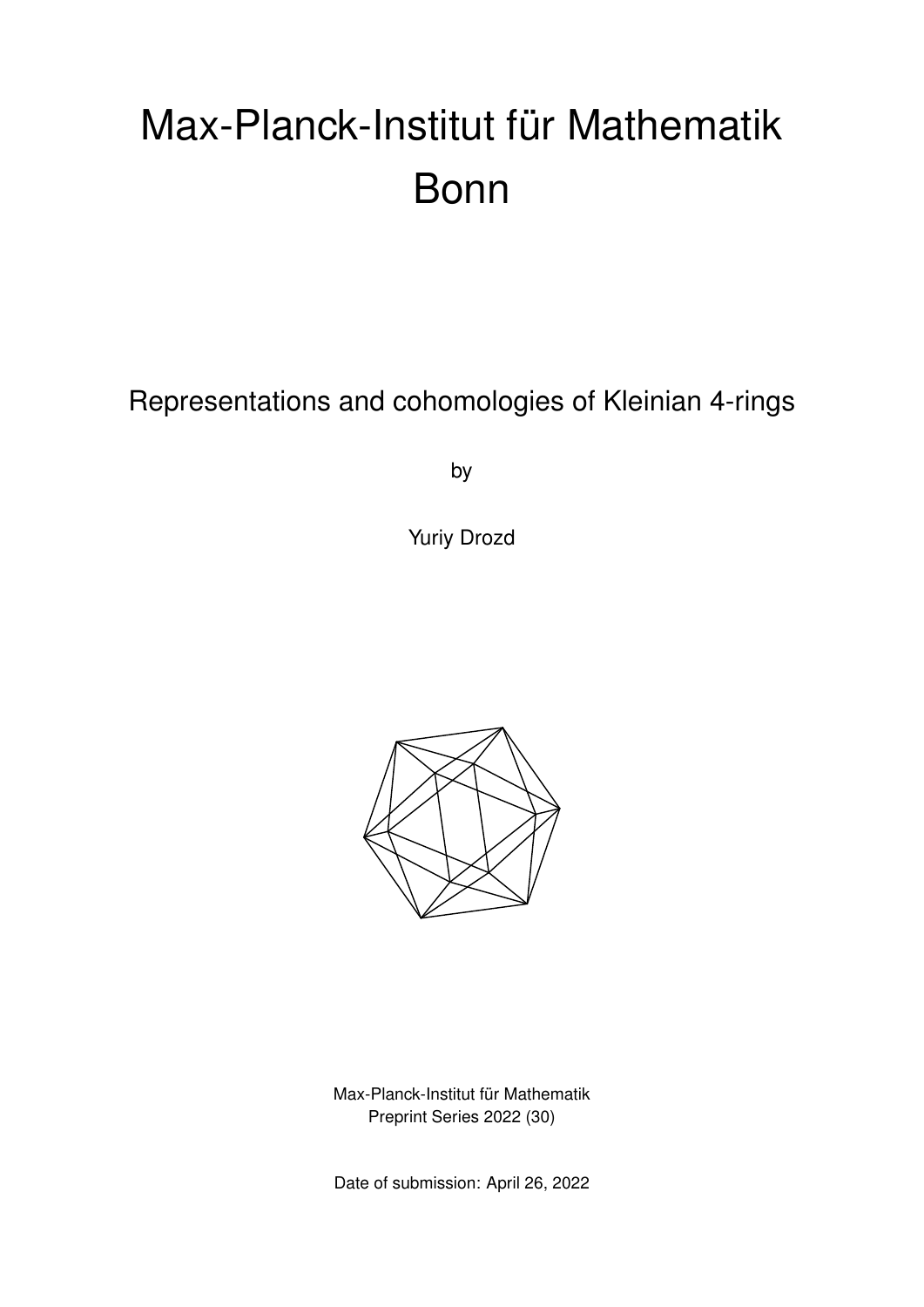# Representations and cohomologies of Kleinian 4-rings

by

Yuriy Drozd

Max-Planck-Institut für Mathematik Vivatsgasse 7 53111 Bonn **Germany** 

Institute of Mathematics National Academy of Science of Ukraine Tereschenkivska str. 3 01024 Kyiv Ukraine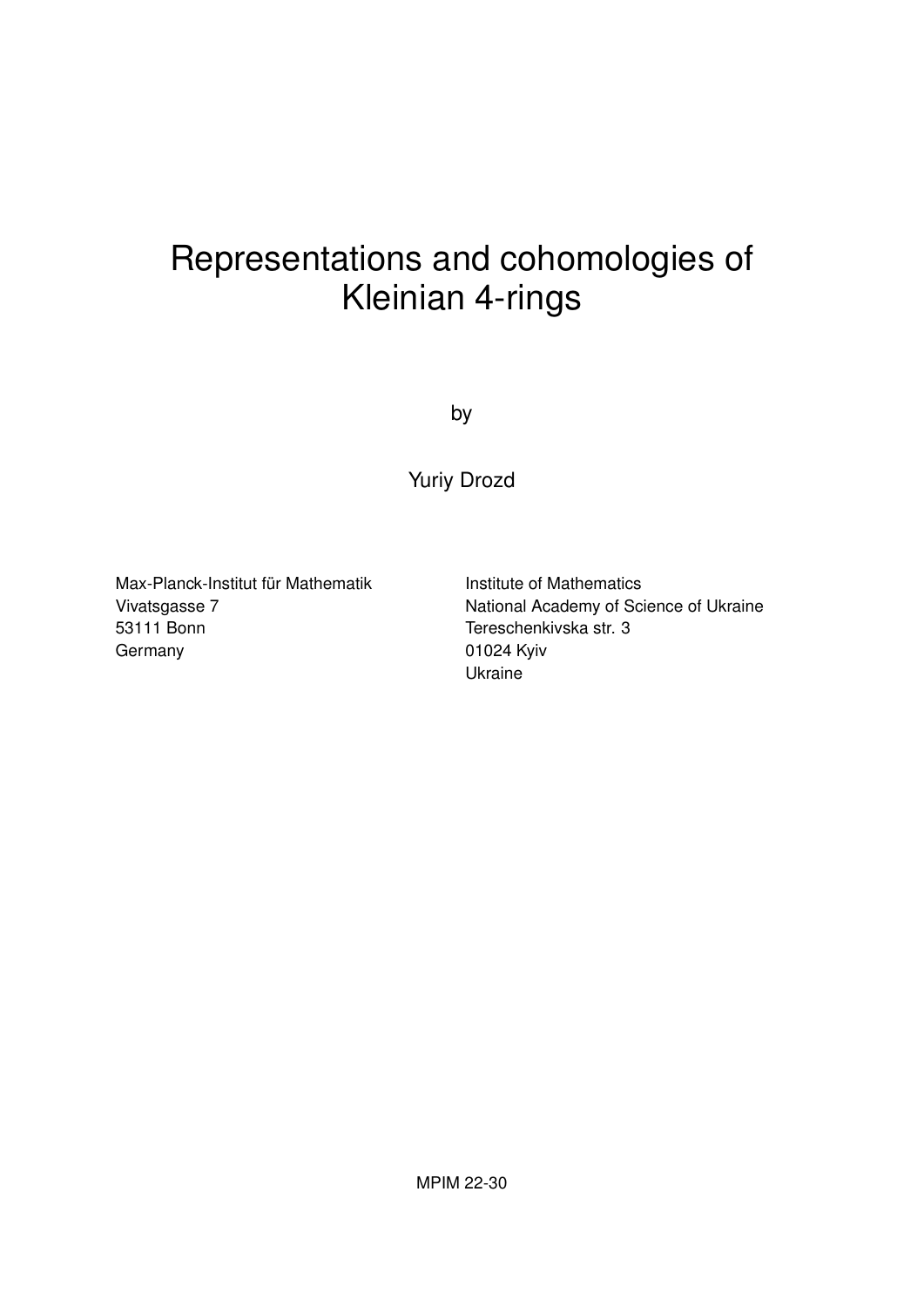# REPRESENTATIONS AND COHOMOLOGIES OF KLEINIAN 4-RINGS

#### YURIY DROZD

ABSTRACT. We introduce a new class of algebras over discrete valuation rings, called Kleinian 4-rings, which generalize the group algebra of the Kleinian 4-group. For these algebras we describe the lattices and their cohomologies. In the case of regular lattices we obtain an explicit form of cocycles defining the cohomology classes.

## **INTRODUCTION**

Integral representations of the Kleinian 4-group G (or G-lattices) were described by Nazarova [9]. Another description was proposed by Plakosh [10]. In the papers [6] and [7] cohomologies of these lattices were calculated. In this paper we consider a class of rings that generalizes group rings of the Kleinian 4-group. We call them Kleinian 4-rings. We give a description of lattices over such rings and calculate cohomologies of these lattices. In a special case of regular lattices we obtain an explicit form of cocycles defining cohomology classes.

# 1. Lattices over Kleinian 4-rings

In what follows  $R$  denotes a complete discrete valuation ring with a prime element  $p$ , the field of fractions  $Q$  and the field of residues  $\mathbb{k} = R/pR$ . We write ⊗ instead of  $\otimes_R$ . If A is an R-algebra, we call an A-module M an A-lattice if it is finitely generated and free as  $R$ module. Then we identify M with its image  $1 \otimes M$  in the vector space  $Q \otimes M$  and an element  $v \in M$  with  $1 \otimes v \in Q \otimes M$ . We denote by A-lat the category of A-lattices.

**Definition 1.1.** The Kleinian 4-ring over R is the R-algebra  $K =$  $R[x, y]/(x(x-p), y(y-p)).$ 

<sup>2010</sup> Mathematics Subject Classification. 16E40, 16H20, 16G70.

Key words and phrases. 4-rings, lattices, cohomology, Auslander-Reiten quiver, regular lattices.

This paper was prepared during the stay of the author at the Max-Plank-Institute for Mathematics (Bonn).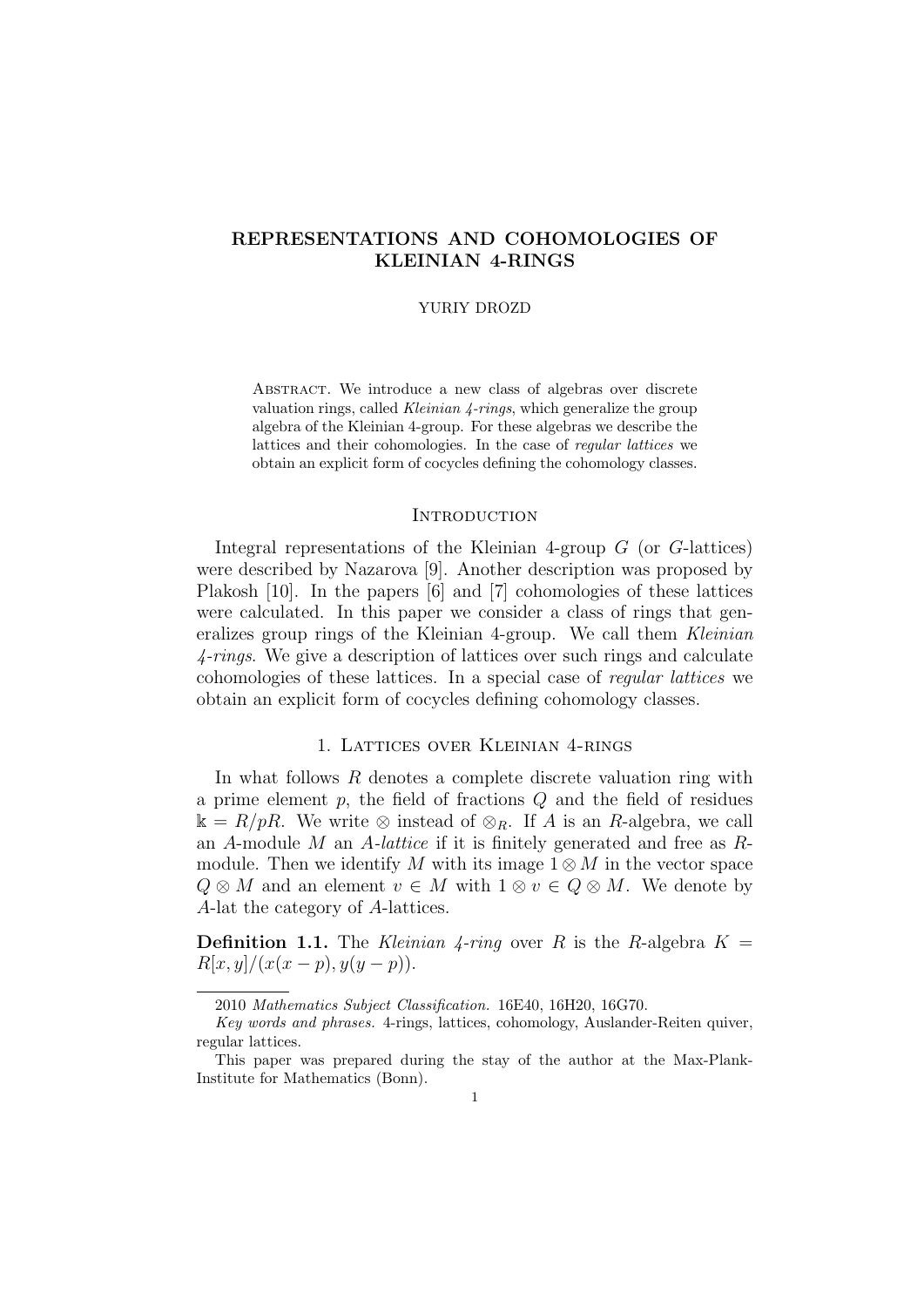Note that if  $p = 2$  this is just the group algebra over R of the Kleinian 4-group  $G = \langle a, b \mid a^2 = b^2 = 1, ab = ba \rangle$ . One has to set  $x = a + 1, y = b + 1.$ 

One easily sees that  $Q \otimes K$  is isomorphic to  $Q^4$ : just map x to  $\bar{x} = (p, p, 0, 0)$  and y to  $\bar{y} = (p, 0, p, 0)$ . We consider K as embedded into  $Q^4$  identifying x with  $\bar{x}$  and y with  $\bar{y}$ . We also set  $z = (p, 0, 0, 0) \in Q^4$ (note that  $z \notin K$  and  $z^2 = xy$ ). The maximal ideal **r** of K is  $(p, x, y)$ and  $K/\mathfrak{r} \simeq \mathbb{k}$ . Let  $A = \{a \in Q^4 \mid a\mathfrak{r} \subset K\}$ . One easily verifies that  $A = K + Rz$  and  $A/K \simeq \mathbb{k}$ . Hence K is a *Gorenstein ring* [3, Proposition 6, i.e. inj.dim<sub>K</sub> $K = 1$ . Therefore, A is its unique minimal over-ring and every K-lattice is isomorphic to a direct sum of a free  $K$ module and an A-lattice (see [5, Lemma 2.9] or [4, Lemma 3.2]). Note that the ring A is also local with the maximal ideal  $\mathfrak{m} = (p, x, y, z)$ and  $A/\mathfrak{m} \simeq \mathbb{k}$ . Moreover, as the submodule of  $Q^4$ ,  $\mathfrak{m} = pA^{\sharp} = \text{rad } A^{\sharp}$ , where  $A^{\sharp} = R^4$  is hereditary. Thus A is a *Backström order* in the sense of [11]. Therefore, A-lattices can be described by the representations of the quiver



over the field k. Namely, denote by  $R_{\alpha\beta}$ , where  $\alpha, \beta \in \{0, p\}$  the Alattice such that  $R_{\alpha\beta} = R$  as R-module,  $xv = \alpha v$  and  $yv = \beta v$  for all  $v \in R_{\alpha\beta}$ . For any A-lattice M and  $\alpha, \beta \in \{0, p\}$  set  $M_{\alpha\beta} = \{v \in M \mid$  $xv = \alpha v, yv = \beta v$ . If M is an A-lattice,  $M^{\sharp} = A^{\sharp}M$  is an  $A^{\sharp}$ -module, hence  $M^{\sharp} = \bigoplus_{\alpha,\beta} M^{\sharp}_{\alpha\beta}$ . Let  $V_{\bullet} = M/\mathfrak{m}M$  and  $V_{\alpha\beta} = M^{\sharp}_{\alpha\beta}/pM^{\sharp}_{\alpha\beta}$ . Note that  $M^{\sharp} \supset M \supset \mathfrak{m}M = pM^{\sharp}$ . So the natural maps  $f_{\alpha\beta}: V_{\bullet} \to V_{\alpha\beta}$  are defined and we obtain a representation  $V$  of the quiver  $\Gamma$ :

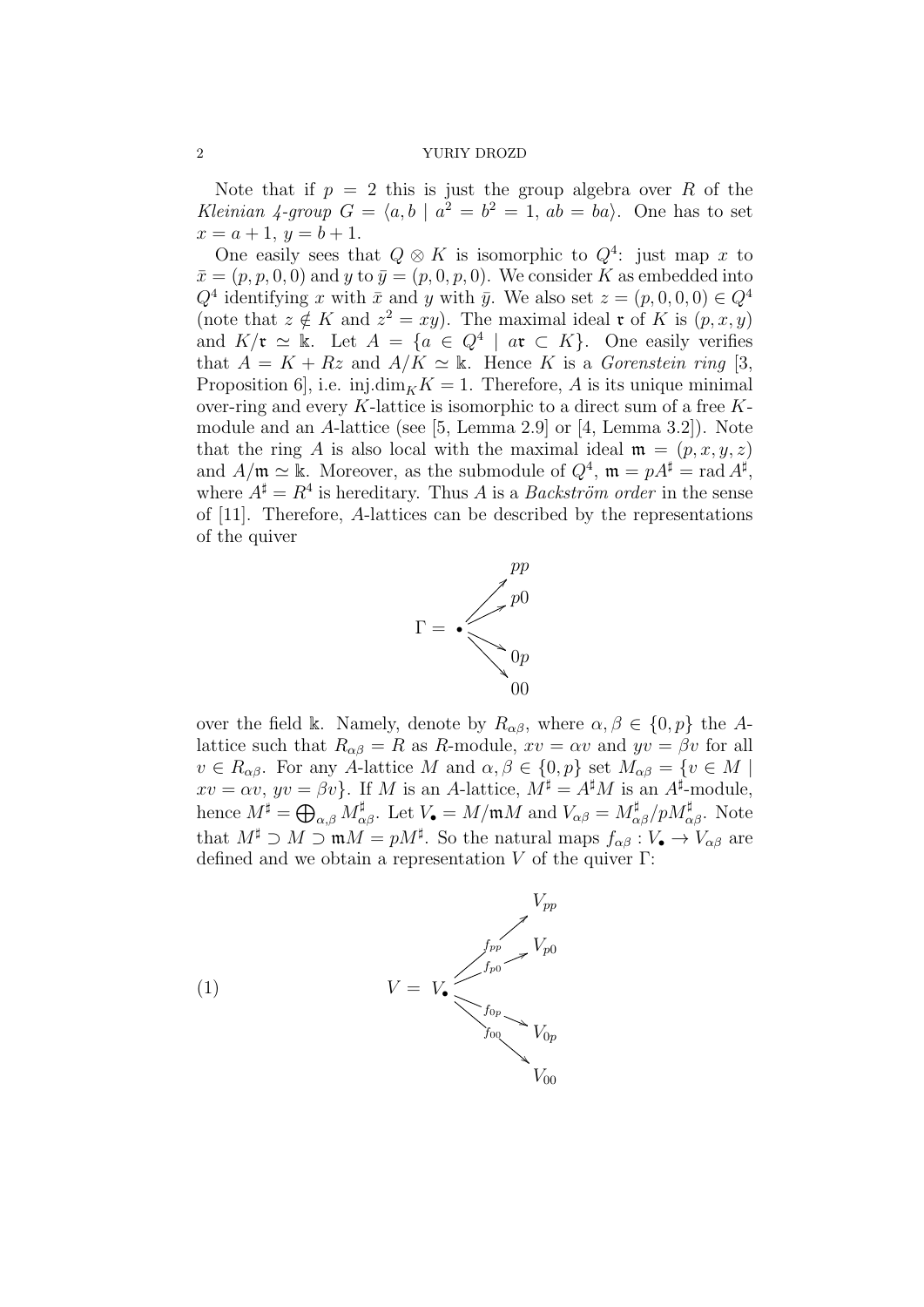We denote this representation by  $\Phi(M)$ . It gives a functor  $\Phi : A$ -lat  $\rightarrow$ rep Γ. The next result follows from [11].

**Theorem 1.2.** Let  $rep_{+} \Gamma$  be the full subcategory of rep  $\Gamma$  consisting of such representations V that all maps  $f_{\alpha\beta}$  are surjective and the map  $f_+ : V_{\bullet} \to V_+$  is injective. The image of the functor  $\Phi$  is in rep<sub>+</sub>  $\Gamma$ and, considered as the functor A-lat  $\rightarrow$  rep<sub>+</sub> Γ, the functor  $\Phi$  is an epivalence.

Recall that the term *epivalence* means that  $\Phi$  is full, maps nonisomorphic objects to non-isomorphic and every representation  $V \in$ rep<sub>+</sub> Γ is isomorphic to some  $\Phi(M)$  (then  $\Phi$  maps indecomposable objects to indecomposable). Actually, this M can be reconstructed as follows. Set  $d_{\alpha\beta} = \dim V_{\alpha\beta}$ ,  $V_+ = \bigoplus_{\alpha\beta} V_{\alpha\beta}$  and  $\overline{V}$  be the image of the map  $V_{\bullet} \to V_{+}$  with the components  $f_{\alpha\beta}$ . Then  $V_{+} \simeq M^{\sharp}/pM^{\sharp}$ , where  $M^{\sharp} = \bigoplus_{\alpha\beta} R_{\alpha\beta}^{d_{\alpha\beta}}$ . Let  $\Psi(V)$  be the preimage of  $V_{+}$  in  $M^{\sharp}$ . It is an A-lattice and  $\Phi(M) \simeq V$ . Moreover,  $M^{\sharp} = A^{\sharp}M$ . Note also that the kernel of the map  $\text{Hom}_A(M, N) \to \text{Hom}_{\Gamma}(\Phi(M), \Phi(N))$  coincides with  $\operatorname{Hom}_A(M,{\mathfrak m} N)$ .

The quintuple  $(d_{\bullet} | d_{pp}, d_{p0}, d_{0p}, d_{00})$ , where  $d_{\bullet} = \dim V_{\bullet}$ , is called the vector dimension of the representation  $V$ . We also call it the vector rank of the lattice  $M = \Psi(V)$  and denote it by Rk M. For instance, Rk  $R_{pp} = (1 \mid 1, 0, 0, 0)$  and Rk  $A = (1 \mid 1, 1, 1, 1)$ . Note that the rank of M as of R-module equals  $\sum_{\alpha\beta} d_{\alpha\beta}$ , while  $d_{\bullet} = \dim_{\mathbb{k}} M/\mathfrak{m}M$ .

Remark 1.3. Note that the only indecomposable representations of Γ that do not belong to  $rep_+ \Gamma$  are "*trivial representations*"  $V^j$ , where  $j \in \{\bullet, \alpha\beta \mid \alpha, \beta \in \{0, p\}\}\$  such that  $V_j^j = \mathbb{k}$  and  $V_{j'}^j$  $j'_{j'}=0$  if  $i\neq j$ . Therefore, the A-lattices are indeed classified by the representations of the quiver Γ.

Let  $\tau_K$  ( $\tau_A$ ) denote the *Auslander-Reitentranslate* in the category K-lat (respectively, A-lat). Recall that  $\tau_K M$  for a non-projective indecomposable K-lattice  $M$  is an indecomposable K-lattice  $N$  such that there is an *almost split sequence*  $0 \to N \to E \to M \to 0$  [1]. The next result follows from [4].

**Proposition 1.4.** (1)  $\tau_K M \simeq \tau_A M$  for any indecomposable Alattice  $M \not\simeq A$ .

- (2)  $\tau_K A \simeq \tau$  and it is a unique indecomposable A-lattice N such that inj.dim<sub>N</sub> = 1.
- (3)  $\tau_K M \simeq \Omega M$  for any A-lattice M, where  $\Omega M$  denote the syzygy of M as of K-module.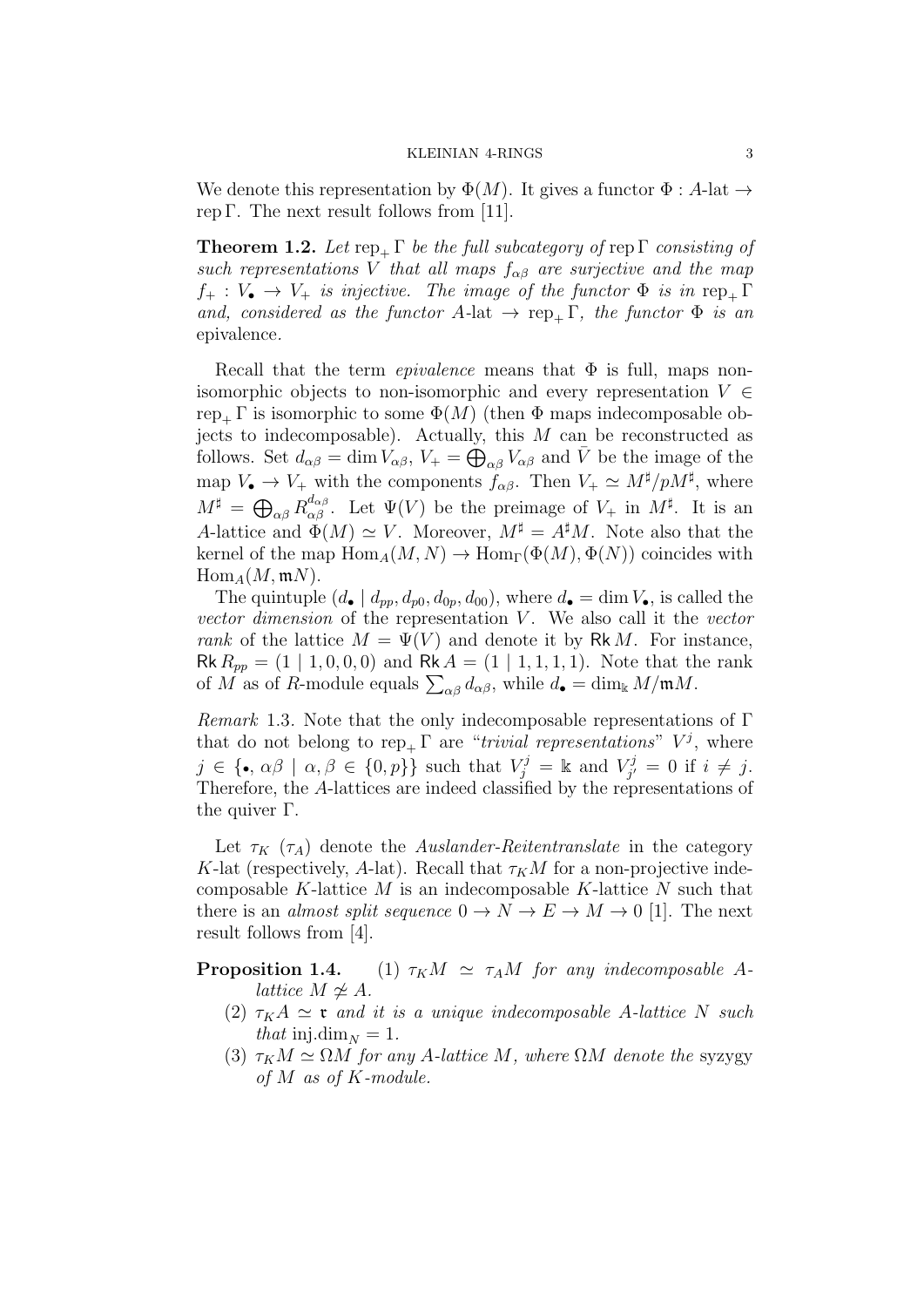Following [12], we can also restore the Auslander-Reiten quiver  $\mathcal{Q}(A)$ of the category A-lat from the Auslander-Reiten quiver  $\mathcal{Q}(\Gamma)$  of the category rep Γ. Recall that the quiver  $\mathcal{Q}(\Gamma)$  consists of the *preprojec*tive, preinjective and regular components. The quiver  $\mathcal{Q}((A))$  is obtained from  $\mathcal{Q}(\Gamma)$  by glueing the preprojective and preinjective components omitting trivial representations. The resulting preprojectivepreinjective component is the following:



Here  $M^k$  denotes  $\tau_K^k M$ . Note that  $A^1 \simeq \mathfrak{r} \simeq A^{\vee}$ , where  $M^{\vee} =$  $\operatorname{Hom}_K(M, K)$ . The representations belonging to this component are uniquely determined by their vector-ranks. One can verify that

$$
\mathsf{Rk}\,A^{k} = \begin{cases} (2k-1 \mid k, k, k, k) & \text{if } k > 0, \\ (1-2k \mid 1-k, 1-k, 1-k, 1-k) & \text{if } k < 0; \end{cases}
$$
\n
$$
\mathsf{Rk}\,R_{pp}^{k} = \begin{cases} (k+1 \mid \left[\frac{k}{2}\right] - (-1)^{k}, \left[\frac{k}{2}\right], \left[\frac{k}{2}\right], \left[\frac{k}{2}\right] \\ (-k \mid \left[\frac{1-k}{2}\right] + (-1)^{k}, \left[\frac{1-k}{2}\right], \left[\frac{1-k}{2}\right], \left[\frac{1-k}{2}\right]) & \text{if } k < 0. \end{cases}
$$

Rk  $R_{\alpha\beta}^k$  is obtained from Rk  $R_{pp}^k$  by permutation of  $d_{pp}$  with  $d_{\alpha\beta}$ .

The remaining (regular) components are *tubes*, where  $\tau_K$  acts periodically. They are parametrized by the set

 $\mathbb{P} = \{\text{irreducible unital polynomials } f(t) \in \mathbb{k}[t] \} \cup \{\infty\}.$ 

Actually, it is the set of closed points of the projective line over the field k, that is of the projective scheme Proj k[x, y]. If  $f(t) = t - \lambda$  $(\lambda \in \mathbb{k})$ , we write  $\mathcal{T}^{\lambda}$  instead of  $\mathcal{T}^{f}$ .

If  $f \in \mathbb{P} \setminus \{t, t-1, \infty\}$ , the corresponding tube  $\mathcal{T}^f$  is homogeneous, which means that  $\tau_K M \simeq M$  for all  $M \in \mathcal{T}^f$ . It has the form

$$
T_1^f \underbrace{\longrightarrow} T_2^f \underbrace{\longrightarrow} T_3^f \underbrace{\longrightarrow} \cdots
$$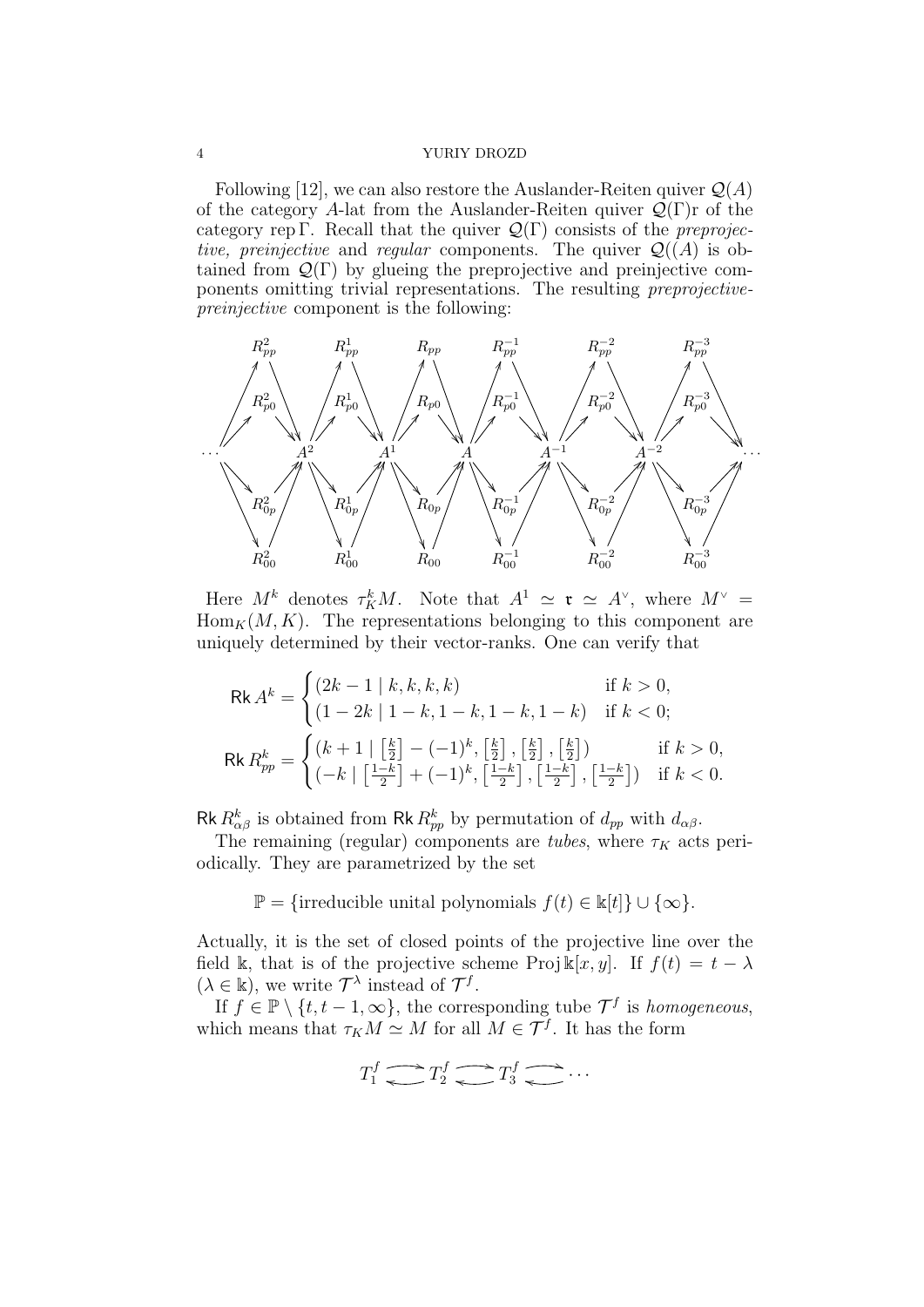and  $\mathsf{Rk} T_n^f = (2dn | dn, dn, dn, dn)$ , where  $d = \deg f(t)$ . In this diagram all maps  $T_n^f \to T_{n+1}^f$  are monomorphisms with the cokernels  $T_1^f$  $j<sub>1</sub>$ , while all maps  $T_{n+1}^f \to T_n^f$  are epimorphisms with the kernels  $T_1^f$  $\frac{J}{1}$  .

The *exceptional tubes*  $\mathcal{T}^{\lambda}$  ( $\lambda \in \{0, 1, \infty\}$ ) are of he form

(2)  

$$
T_1^{\lambda 1} \longrightarrow T_2^{\lambda 1} \longrightarrow T_3^{\lambda 1} \longrightarrow T_4^{\lambda 1} \longrightarrow \cdots
$$
  

$$
T_1^{\lambda 2} \longrightarrow T_2^{\lambda 2} \longrightarrow T_3^{\lambda 2} \longrightarrow T_4^{\lambda 2} \longrightarrow \cdots
$$

Here  $\tau_K T_n^{\lambda 1} = T_n^{\lambda 2}$  and  $\tau_K T_n^{\lambda 2} = T_n^{\lambda 1}$ . In this diagram all maps  $T_n^{\lambda i} \to$  $T_{n+1}^{\lambda i}$  are monomorphisms with the cokernels  $T_1^{\lambda j}$  $j_1^{\lambda j}$ , where  $j = i$  if n is even and  $j \neq i$  if n is odd. All maps  $T^{\lambda i}_{n+1} \to T^{\lambda j}$   $(j \neq i)$  are epimorphisms with the kernels  $T_1^{\lambda i}$ .

For  $\lambda = 1$  we have

$$
Rk T_{2m}^{1j} = (2m | m, m, m, m) \text{ for both } j = 1 \text{ and } j = 2,
$$
  
(3) 
$$
Rk T_{2m-1}^{11} = (2m - 1 | m, m, m - 1, m - 1),
$$

$$
Rk T_{2m-1}^{12} = (2m - 1 | m - 1, m - 1, mm).
$$

The vector-ranks for the tubes  $\mathcal{T}^0$  and  $\mathcal{T}^{\infty}$  are obtained from those for  $\mathcal{T}^1$  by permutation of  $d_{p0}$ , respectively, with  $d_{00}$  and with  $d_{0p}$ .

# 2. Cohomologies

A Kleinian 4-ring is a supplemented R-algebra in the sense of [2, Ch. X] with respect to the surjection  $\pi : K \to K/(x - p, y - p) \simeq$ R. Therefore, for any K-module M the homologies  $H_n(K, M)$  =  $Tor_N^K(R,M)$  and cohomologies  $H^n(K,M) = Ext_K^n(R,M)$  are defined. Moreover, if we consider M as K-bimodule setting  $mx = my = pm$  for all  $m \in M$ , they coincide with the Hochschild homologies and cohomologies:

$$
H_n(K,M) \simeq HH_n(K,M)
$$
 and  $H^n(K,M) \simeq HH^n(K,M)$ .

(see  $[2,$  Theorem X.2.1]).

Remark 2.1. We have chosen the augmentation  $K \to R$  such that if  $p = 2$ , hence  $K \simeq RG$  for the Kleinian 4-group G, it coincides with the usual augmentation  $RG \to R$  mapping all elements of the group to 1. Thus in this case  $H_n(K,M) = H_n(G,M)$ .

**Proposition 2.2.** For every K-module M and  $n \neq 0$ 

$$
xyH_n(K,M) = xyH^n(K,M) = p^2H^n(K,M) = p^2H_n(K,M) = 0
$$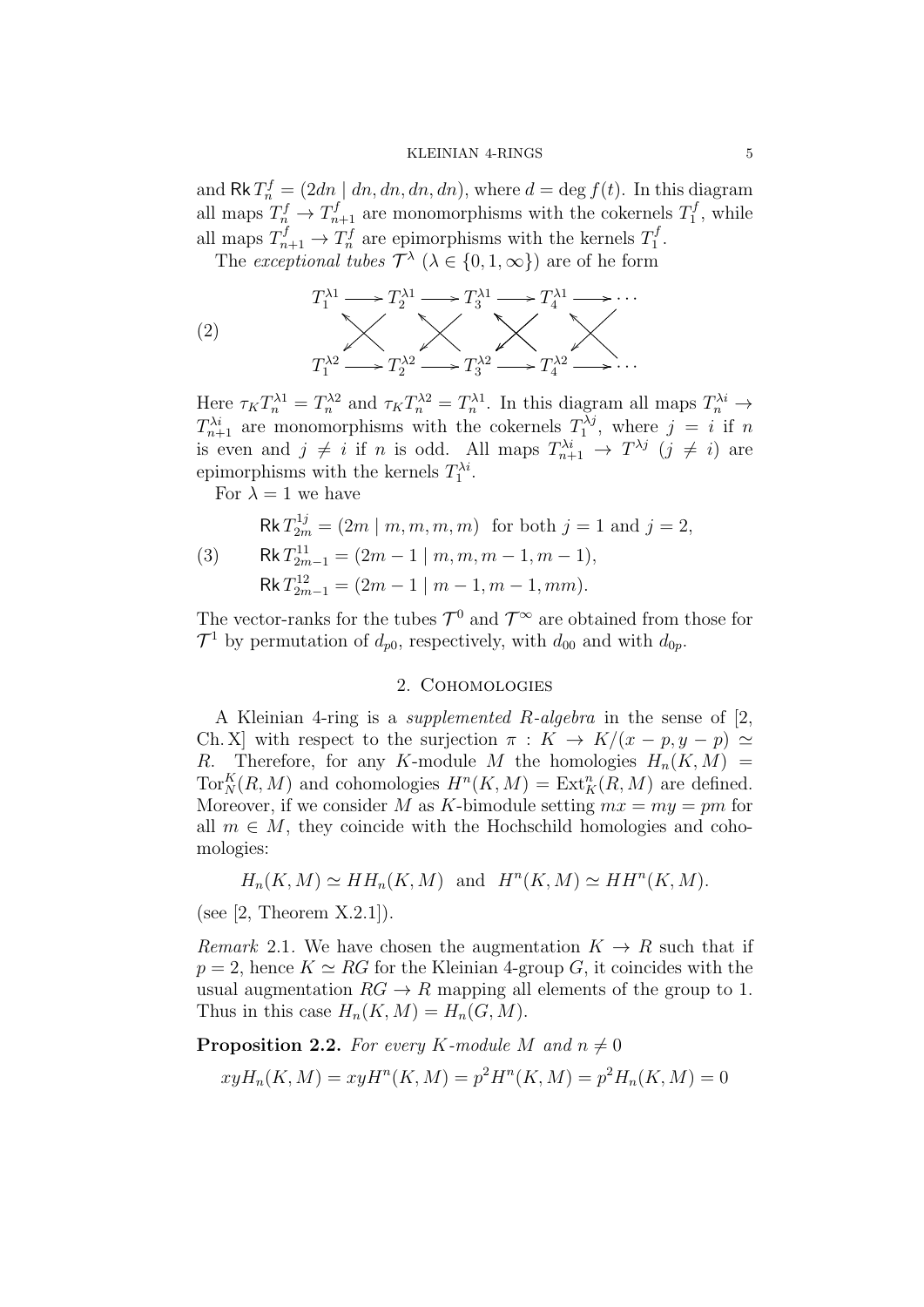*Proof.* The map  $\mu : r \mapsto rxy$  is a homomorphism of K-modules  $R \to K$ such that  $\pi\mu : R \to R$  is the multiplication by xy or, the same, by  $p^2$ . Therefore, the multiplication by xy or by  $p^2$  in  $\text{Ext}^n_K(R, M)$  or in  $\operatorname{Tor}^K_n(R,M)$  factors, respectively, through  $\operatorname{Ext}^n_K(K,M) = 0$  or through  $\operatorname{Tor}_n^K(K,M)=0.$ 

Note that  $K \simeq \bar{K} \otimes_R \bar{K}$ , where  $\bar{K} = R[x]/(x(x - p))$  A projective resolution  $\bar{\mathbf{P}}$  for R as of  $\bar{K}$ -module, where  $xr = pr$  for all  $r \in R$ , is obtained if we set  $\bar{P}_n = \bar{K}u^n$  and

$$
du^n = C_n(x)u^{n-1}
$$
, where  $C_i(x) = \begin{cases} x & \text{if } n \text{ is even,} \\ x - p & \text{if } n \text{ is odd.} \end{cases}$ 

Then  $\mathbf{P} = \bar{\mathbf{P}} \otimes_R \bar{\mathbf{P}}$  is a projective resolution of R as of K-module. Here  $P_n$  is the module of homogeneous polynomials of degree n from  $K[u, v]$ and

$$
d(x^{i}y^{j}) = C_{i}(x)u^{i-1}v^{j} + (-1)^{i}C_{j}(y)u^{i}v^{j-1}.
$$

Denote  $H_n(\bar{K}, M) = \text{Tor}_n^{\bar{K}}(R, M)$ . Then

$$
H_n(\bar{K}, M) = \begin{cases} M/(x - p)M & \text{if } n = 0, \\ \text{Ker}(x - p)_M/xM & \text{if } n \text{ is odd,} \\ \text{Ker } x_M/(x - p)M & \text{if } n \text{ is even,} \end{cases}
$$

where  $a_M$  denotes the multiplication by a in the module M. Let  $R_0 =$  $\bar{K}/(x)$ ,  $R_p = \bar{K}/(x - p)$ . Then  $R_{\alpha\beta} \simeq R_\alpha \otimes_R R_\beta$ . As the ring R is hereditary, the Künneth formula [2, Theorem VI.3.2] implies that

$$
H_n(K, R_{\alpha\beta}) \simeq (\bigoplus_{i+j=n} H_i(\bar{K}, R_{\alpha}) \otimes_R H_j(\bar{K}, R_{\beta}))\oplus
$$
  

$$
\oplus (\bigoplus_{i+j=n-1} \text{Tor}_1^R(H_i(\bar{K}, R_{\alpha}), H_j(\bar{K}, R_{\beta}))).
$$

Since

$$
H_n(\bar{K}, R_0) = \begin{cases} 0 & \text{if } n \text{ is odd,} \\ \mathbb{k} & \text{if } n \text{ is even;} \end{cases}
$$

$$
H_n(\bar{K}, R_p) = \begin{cases} R & \text{if } n = 0, \\ \mathbb{k} & \text{if } n \text{ is odd,} \\ 0 & \text{if } n \text{ is even,} \end{cases}
$$

we obtain

(4) 
$$
H_n(K, R_{pp}) = \begin{cases} R & \text{if } n = 0, \\ (R/p)^{[(n+3)/2]} & \text{if } n \text{ is odd,} \\ (R/p)^{n/2} & \text{if } n \text{ is even;} \end{cases}
$$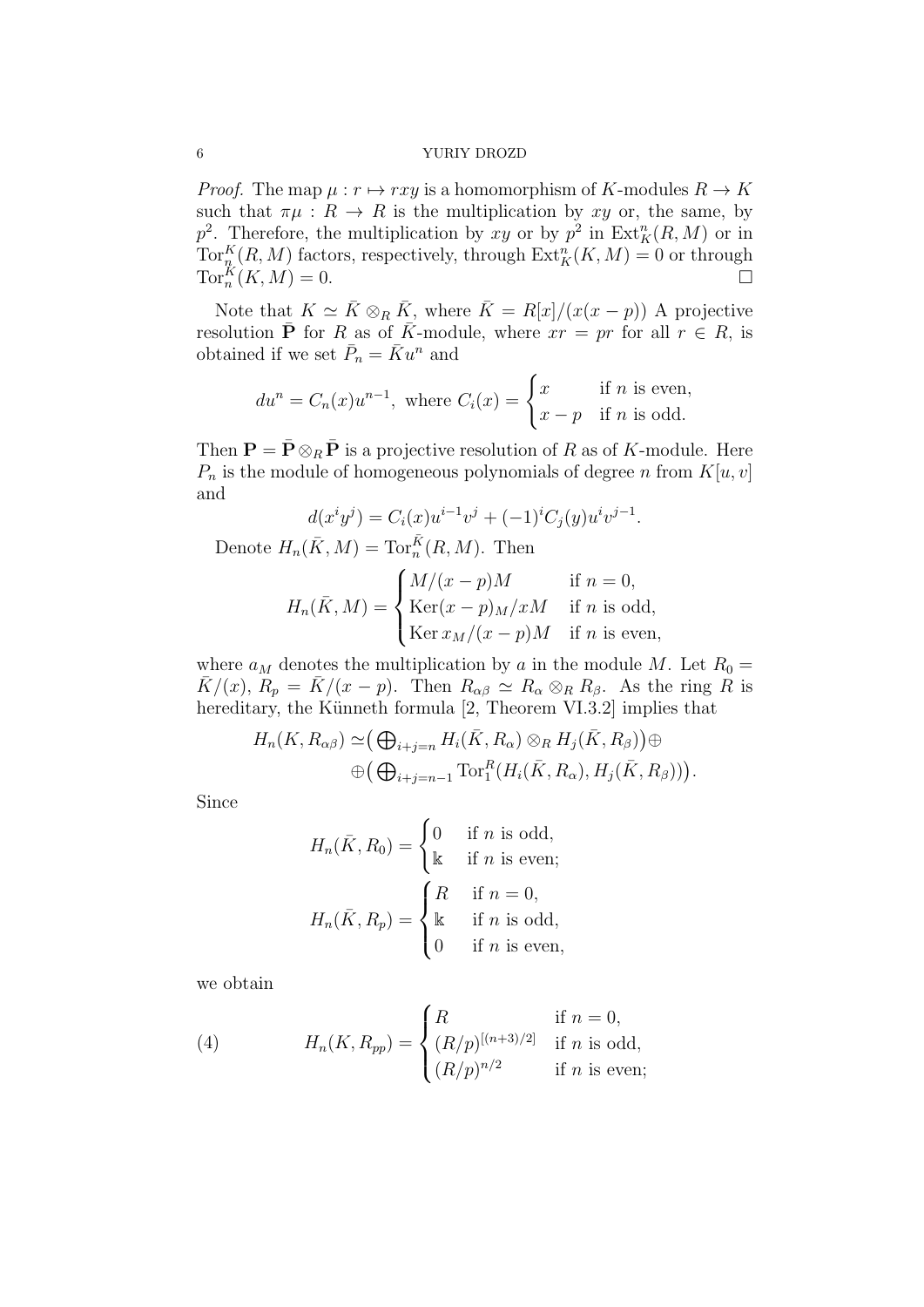and if  $(\alpha, \beta) \neq (p, p)$ 

(5) 
$$
H_n(K, R_{\alpha\beta}) = (R/p)^{[(n+2)/2]}.
$$

On the other hand, the exact sequence  $0 \to K \to A \to \mathbb{k} \to 0$  implies that for  $n > 0$ 

(6) 
$$
H_n(K, A) \simeq H_n(K, \mathbb{k}) \simeq P_n \otimes_K \mathbb{k} \simeq \mathbb{k}^{n+1},
$$

since  $H_n(K, K) = 0$  and the differential in  $\mathbf{P} \otimes_K \mathbb{k}$  is zero.

As K is Gorenstein, the functor  $M \mapsto M^{\vee} = \text{Hom}_K(M, K)$  is an exact duality in the category K-lat, i.e. the natural map  $M \mapsto M^{\vee \vee}$  is an isomorphism. If P is projective, then  $P \otimes_K M \simeq \text{Hom}_K(P^{\vee}, M)$ . Therefore, homologies of a module M can be obtained as  $H_n(\text{Hom}_K(\mathbf{P}^{\vee}, M)).$ Note that the embedding  $R \to P_0^{\vee} \simeq K$  maps 1 to xy. Hence, just as for finite groups, we can consider a *full resolution*  $\hat{\mathbf{P}}$  setting

$$
\hat{P}_n = \begin{cases} P_n & \text{if } n \ge 0, \\ P_{-n-1}^\vee & \text{if } n < 0 \end{cases}
$$

and defining  $d_0: K = \hat{P}_0 \to \hat{P}_{-1} \simeq K$  as multiplication by  $xy$ . Thus the Tate cohomologies  $\hat{H}^n(K,M)$  are defined as  $H^n(\text{Hom}_K(\hat{\mathbf{P}},M))$  with the usual properties

$$
\hat{H}^n(K,M) = \begin{cases}\nH^n(K,M) & \text{if } n > 0, \\
H_{-1-n}(K,M) & \text{if } n < -1, \\
M_{pp}/xyM & \text{if } n = 0, \\
\{m \mid xym = 0\}/((x-p)M + (y-p)M) & \text{if } n = -1,\n\end{cases}
$$

where  $M_{pp} = \{m \mid xm = ym = pm\}$ . In particular,  $xy\hat{H}^{n}(K, M) =$  $p^2 \hat{H}^n(K,M) = 0$  for all M. Note also that, if M is an A-lattice,  $M_{pp} = \{m \mid zm = pm\}$  and  $xyM = z^2M$ .

A basis of  $\hat{P}_{-n}$   $(n > 0)$  can be chosen as  $\{\hat{u}^i \hat{v}^j \mid i+j = n-1\}$ , where  $(\hat{u}^i \hat{v}^j)(u^k v^l) = \delta_{ik} \delta_{jl}$ . Then

$$
d(\hat{u}^i \hat{v}^j) = C_{i+1} \hat{u}^{i+1} \hat{v}^j + (-1)^i C_{j+1} \hat{u}^i \hat{v}^{j+1}.
$$

**Proposition 2.3.** If  $M$  is an A-lattice that has no direct summands isomorphic to  $R_{pp}$ , then

$$
\hat{H}^0(K,M) = M_{pp}/pM_{pp} \simeq \mathbb{k}^{d_{pp}},
$$

where  $(d_{\bullet} | d_{pp}, d_{p0}, d_{0p}, d_{00}) = \text{Rk } M$ .

Proof. Set  $M^{\sharp} = A^{\sharp}M = \bigoplus_{\alpha\beta} M_{\alpha\beta}^{\sharp}$ . Note that  $xyA = Rxy = xyA^{\sharp}$ , hence  $xyM = xyM^{\sharp} = p^2 M_{pp}^{\sharp}$ . On the other hand,  $M_{pp}^{\sharp} \simeq R_{pp}^{d_{pp}}$  and  $pM_{pp}^{\sharp} \subset M_{pp} \subset M_{pp}^{\sharp}$ . If  $M_{pp} \neq pM_{pp}^{\sharp}$ ,  $M_{pp}$  contains a direct summand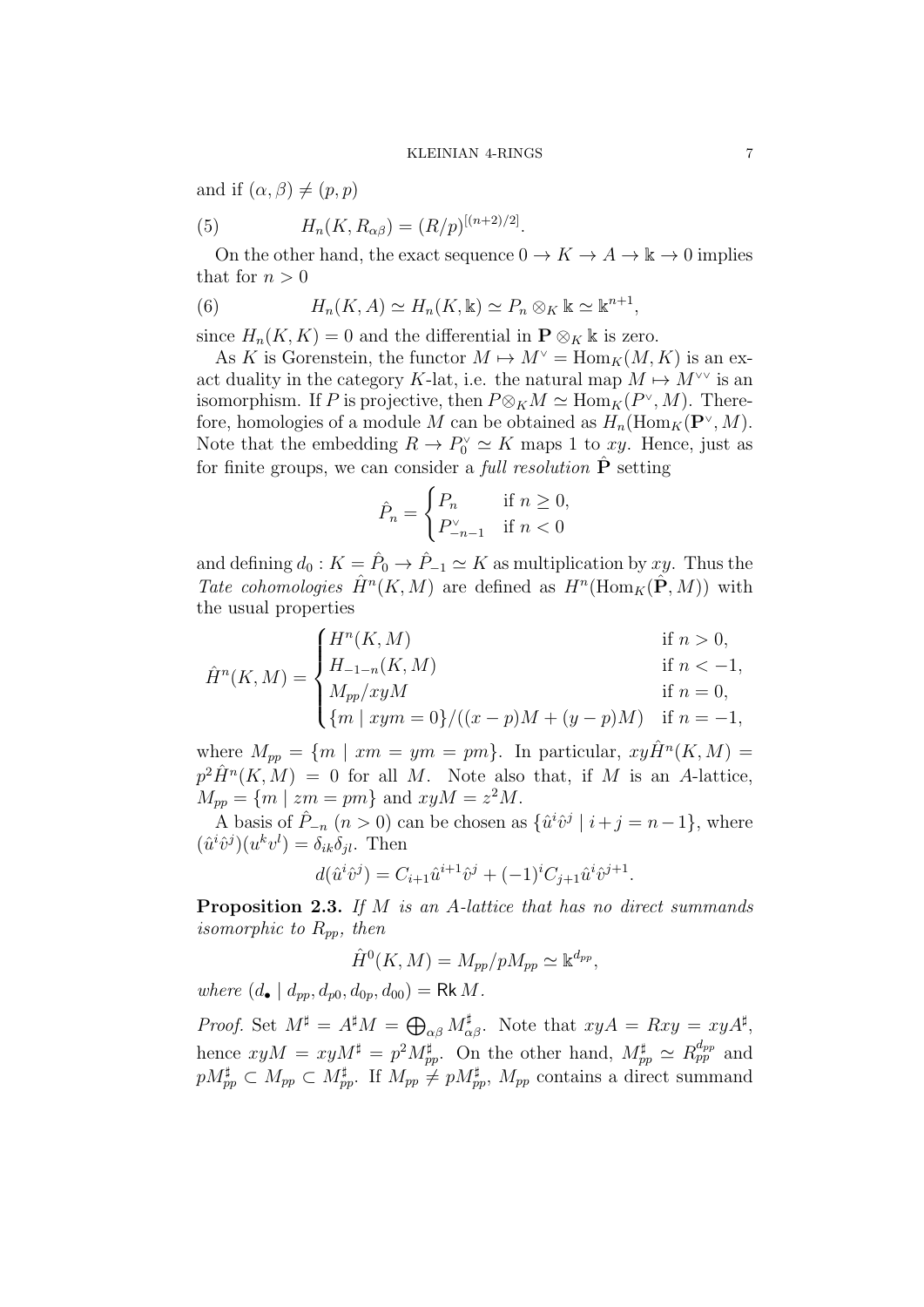$L \simeq R_{pp}$  of  $M_{pp}^{\sharp}$ . Then  $M^{\sharp} = L \oplus L'$  and  $M = L \oplus (L' \cap M)$ , which is impossible. Therefore,  $M_{pp} = p M_{pp}^{\sharp}$ ,  $xyM = p M_{pp}$  and  $\hat{H}^0(K, M) =$  $M_{pp}/pM_{pp} \simeq \mathbb{R}^{d_{pp}}$ . В последните при последните при последните при последните при последните при последните при последните при<br>В последните при последните при последните при последните при последните при последните при последните при пос

Denote  $T = Q/R$ ,  $DM = \text{Hom}_R(M, T)$ . It is the Matlis duality between noetherian and artinian R-modules, as well as K-modules [8]. We have the following dualities for cohomologies.

Proposition 2.4. Let M be a K-module. Then

(7) 
$$
\hat{H}^n(K, DM) \simeq D\hat{H}^{-n-1}(K, M),
$$

and if M is a lattice

(8) 
$$
\hat{H}^n(K, DM) \simeq \hat{H}^{n+1}(K, M^{\vee}),
$$

(9)  $\hat{H}^n(K, M^{\vee}) \simeq D\hat{H}^{-n}(K, M).$ 

*Proof.* Note first that, since K is local and Gorenstein,  $\text{Hom}_R(K, R) \simeq$ K, whence  $M^{\vee} \simeq \text{Hom}_{R}(M, R)$  and we identify these modules. As T is an injective R-module,

$$
\text{Ext}^n_K(R, \text{Hom}_R(M, T)) \simeq \text{Hom}_R(\text{Tor}_n^K(R, M), T),
$$

(see  $[2,$  Proposition VI.5.1]), which is just  $(7)$ .

The exact sequence  $0 \to R \to Q \to T \to 0$  gives, for any lattice M, the exact sequence

$$
0 \to M^{\vee} \to \text{Hom}_R(M, Q) \to DM \to 0.
$$

As multiplication by  $p^2$  is an automorphism of  $\text{Hom}_R(M, Q)$ , Proposition 2.2 implies that  $\hat{H}^n(\text{Hom}_R(M, Q)) = 0$ . Then the long exact sequence for cohomologies implies (8).

(9) is a combination of (7) and (8).

Note also that  $\hat{H}^n(K, F) = 0$  for any projective (hence free) Kmodule F. Therefore, Proposition 1.4 implies that, for any indecomposable A-lattice M,

(10) 
$$
\hat{H}^n(K,M) \simeq \hat{H}^{n+1}(K,\tau_K M) \simeq \hat{H}^{n-1}(K,\tau_K^{-1}M).
$$

Hence from the formulae  $(4)-(6)$  and the duality  $(9)$  we obtain a complete description of cohomologies of K-lattices belonging to the preprojective-preinjective component.

$$
\ \, 8
$$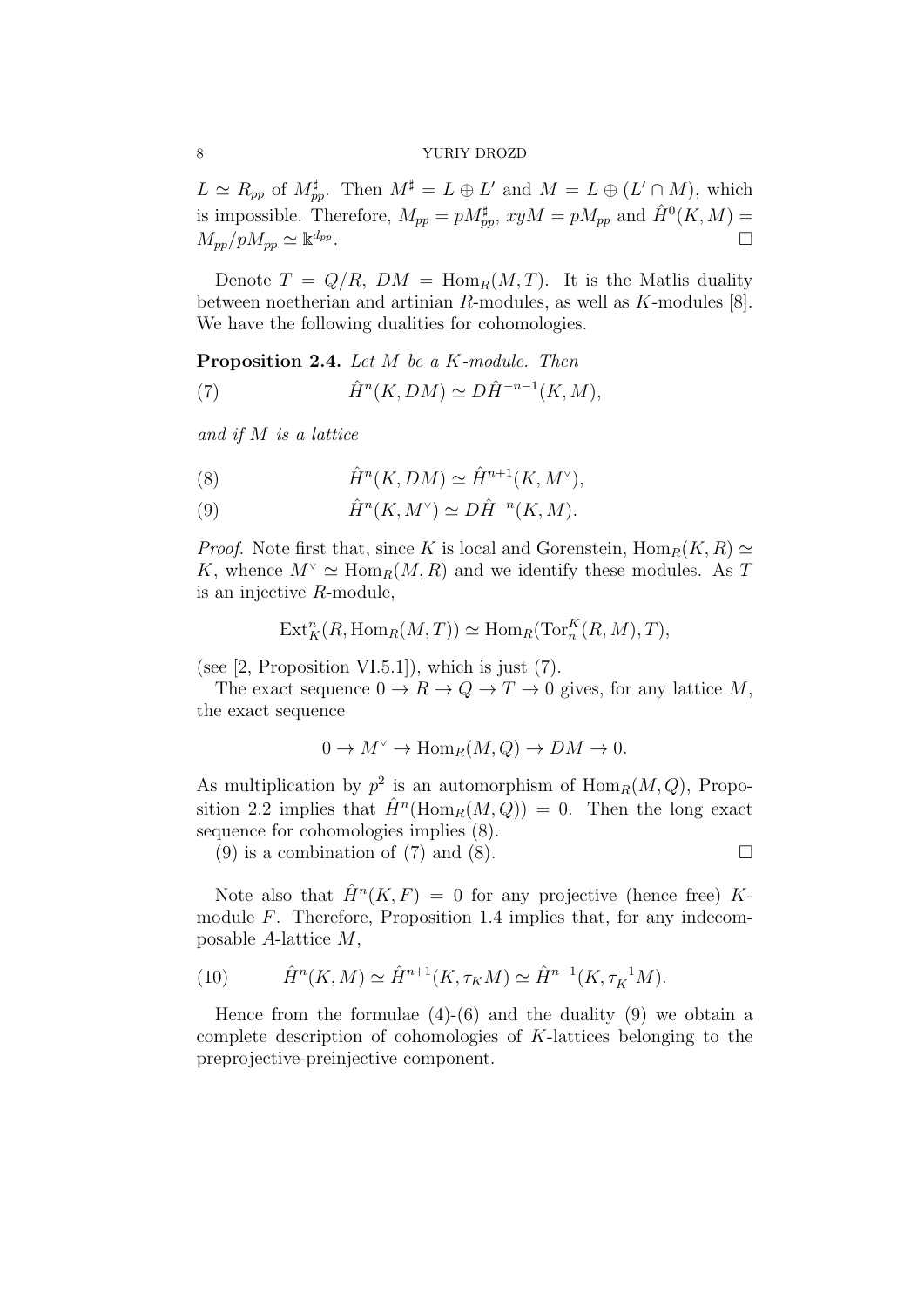Theorem 2.5.

$$
\hat{H}^n(K, A^k) \simeq \begin{cases}\n\mathbb{k}^{n-k+1} & \text{if } n \ge k, \\
\mathbb{k}^{k-n} & \text{if } n < k;\n\end{cases}
$$
\n
$$
\hat{H}^n(K, R_{pp}^k) \simeq \begin{cases}\n\mathbb{k}^{(|n-k|/2+1)} & \text{if } n-k \neq 0 \text{ is even,} \\
\mathbb{k}^{|n-k|/2|} & \text{if } n-k \text{ is odd,} \\
R/xyR & \text{if } n = k;\n\end{cases}
$$
\n
$$
\hat{H}^n(K, R_{\alpha\beta}^k) \simeq \mathbb{k}^{[(|n-k|+1)/2]} \text{ if } (\alpha, \beta) \neq (p, p).
$$

The description of cohomologies of A-lattices belonging to tubes are obtained from Proposition 2.3, since  $\hat{H}^n(K,M) \simeq \hat{H}^0(K,\tau_K^{-n}M)$  and we know the action of  $\tau_K$  in tubes.

**Theorem 2.6.** (1) If 
$$
f \notin \{t, t-1\}
$$
, then  $\hat{H}^n(K, T_m^f) \simeq \mathbb{k}^{dm}$ , where  
\n $d = \deg f$ .  
\n(2) If  $\lambda \in \{0, 1, \infty\}$ , then  
\n
$$
\hat{H}^n(K, T_m^{\lambda i}) \simeq \begin{cases} \mathbb{k}^{m/2} & \text{if } m \text{ is even,} \\ \mathbb{k}^{(m-(-1)^{n+i})/2} & \text{if } m \text{ is odd.} \end{cases}
$$

# 3. Regular lattices

An A-lattice M is called regular if all its indecomposable direct summands belong to tubes. As neither regular lattice is projective,  $\tau_K M = \tau_A M = \Omega M$ . Note that if M is regular, then

(11) 
$$
2d_{\bullet}(M) = \sum_{\alpha\beta} d_{\alpha\beta}(M).
$$

Therefore,

(12) 
$$
d_{\bullet}(\Omega M) = d_{\bullet}(M) \text{ and } d_{\alpha\beta}(\Omega M) = d_{\bullet}(M) - d_{\alpha\beta}(M).
$$

These formulae imply the following fact.

**Lemma 3.1.** Every exact sequence of regular A-lattices  $0 \rightarrow M \rightarrow$  $N \rightarrow L \rightarrow 0$  induces exact sequences

(13) 
$$
0 \to \Omega M \to \Omega N \to \Omega L \to 0,
$$

(14) 
$$
0 \to \Omega^{-1}M \to \Omega^{-1}N \to \Omega^{-1}L \to 0.
$$

*Proof.* Obviously, there is an exact sequence  $0 \to \Omega M \to \Omega N \oplus P \to$  $\Omega L \to 0$  for some projective module P. On the other hand, as  $d_{\alpha\beta}(N) =$  $d_{\alpha\beta}(M) + d_{\alpha\beta}(L)$ , the formulae (11) and (12) imply that Rk  $\Omega N =$  $Rk \Omega M + Rk L$ . Hence  $P = 0$  and we obtain (13). By duality, we also have  $(14)$ .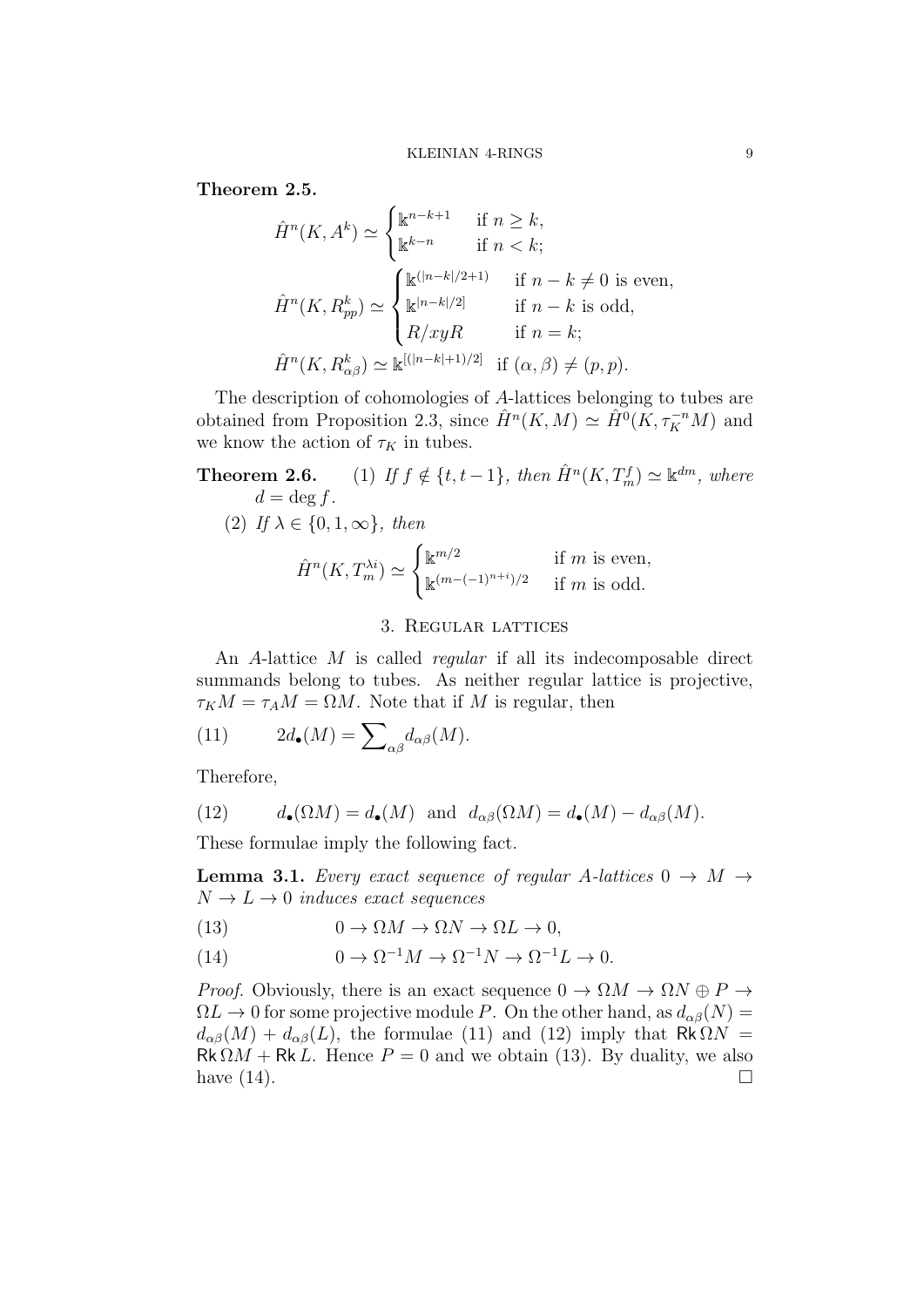**Corollary 3.2.** Every exact sequence of regular A-lattices  $0 \rightarrow M \rightarrow$  $N \rightarrow L \rightarrow 0$  induces exact sequences of cohomologies

$$
0 \to \hat{H}^n(K, M) \to \hat{H}^n(K, N) \to \hat{H}^n(K, L) \to 0.
$$

*Proof.* If  $n = 0$ , it follows from Proposition 2.3. For other *n* it is obtained by an easy induction using Lemma 3.1.  $\Box$ 

For regular lattices we can give an explicit form of cocycles defining cohomology classes. Namely, for an indecomposable regular lattice M and an integer  $n$  we set

$$
M(n) = \begin{cases} M_{pp} & \text{if } n \text{ is even,} \\ M_{0p} & \text{if } n \text{ is odd and } M \notin \mathcal{T}^{\infty}, \\ M_{p0} & \text{if } n \text{ is odd and } M \in \mathcal{T}^{\infty}. \end{cases}
$$

For  $n > 0$  we define a homomorphism  $M(n) \to \hat{H}^n(K, M)$  mapping an element  $a \in M(n)$  to the class of the cocycle  $\xi_a : P_n \to M$  defined as follows:

• If  $M \notin \mathcal{T}^{\infty}$ , then

$$
\xi_a(u^k v^{n-k}) = \begin{cases} a & \text{if } k = n, \\ 0 & \text{otherwise.} \end{cases}
$$

• If  $M \in \mathcal{T}^{\infty}$ , then

$$
\xi_a(u^k v^{n-k}) = \begin{cases} a & \text{if } k = 0, \\ 0 & \text{otherwise.} \end{cases}
$$

**Theorem 3.3.** The map  $a \mapsto \xi_a$  induces an isomorphism

$$
\xi: M(n)/pM(n) \simeq \hat{H}^n(K, M)
$$

for every  $n > 0$  and every regular indecomposable A-lattice M.

*Proof.* One easily sees that  $\xi_a$  is a cocycle. Theorem 2.6 and formulae (3) show that  $\hat{H}^n(K,M) \simeq M(n)/pM(n)$ . Hence we only have to prove that  $\xi_a$  is not a coboundary if  $a \notin pM(n)$ . First we check it for the lattices  $T_1^f$  $T_1^f$  and  $T_1^{\lambda i}$ .

We consider the case when *n* is even and  $M = T_1^f$  $C_1^J$ , where  $\deg f = d$ and  $f \notin \{t, t - 1\}$ . The other cases are quite similar or even easier.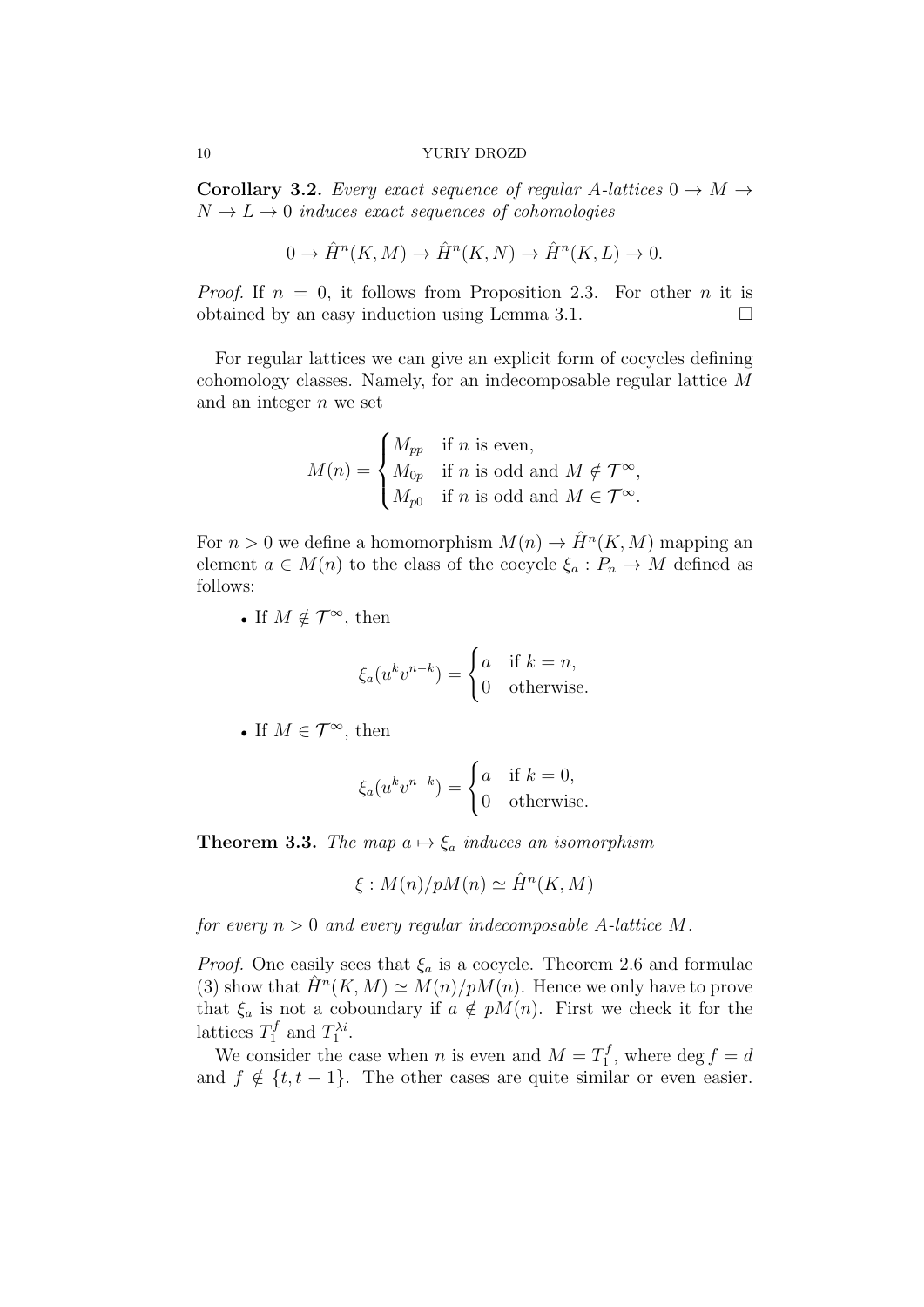The corresponding representation of the quiver  $\Gamma$  is



where I is  $d \times d$  unit matrix and F is the Frobenius matrix with the characteristic polynomial  $f(t)$ . Therefore, M is the submodule of  $\bigoplus_{\alpha\beta} M_{\alpha\beta}^{\sharp}$ , where  $M_{\alpha\beta}^{\sharp} = R_{\alpha\beta}^{d}$  and M consists of the quadruples  $a = (a_{pp}, a_{p0}, a_{0p}, a_{00}) \equiv (r, r', r + r', r + \tilde{F}r') \pmod{p}$ , where  $r, r' \in R^d$ and  $\tilde{F}$  is a  $d \times d$  matrix over R such that  $F = \tilde{F} \pmod{p}$ . Hence,  $M_{\alpha\beta} =$  $pM_{\alpha\beta}^{\sharp}$ . In particular, elements  $a \in M(n)$  are of the form  $(pr, 0, 0, 0)$ . Let  $\xi_a = d\gamma$ , where  $\gamma(x^{k-1}y^{n-k}) = \gamma_k \equiv (r_k, r'_k, r_k + r'_k, r_k + \tilde{F}r'_k) \pmod{p}$ for  $1 \leq k \leq n$ . Then

$$
d\gamma(v^n) = 0 = y\gamma_1 \equiv (pr_1, 0, p(r_1 + r_1'), 0) \pmod{p^2},
$$

hence  $\gamma_1 \equiv 0 \pmod{p}$ . Suppose that  $\gamma_{k-1} \equiv 0 \pmod{p}$  for  $1 < k \leq n$ . If  $k$  is odd, then

$$
d\gamma(u^{k-1}v^{n-k+1}) = 0 = x\gamma_{k-1} + y\gamma_k \equiv
$$
  
 
$$
\equiv (pr_k, 0, p(r_k + r'_k), 0) \pmod{p^2},
$$

If  $k$  is even, then

$$
d\gamma(u^{k-1}v^{n-k+1}) = 0 = (x - p)\gamma_{k-1} - (y - p)\gamma_k \equiv
$$
  
 
$$
\equiv (0, pr'_k, 0, p(r_k + \tilde{F}r'_k)) \pmod{p^2}.
$$

In both cases  $\gamma_k \equiv 0 \pmod{p}$ . Therefore,  $\gamma_k \equiv 0 \pmod{p}$  for all  $1 \leq$  $k \leq n$ . Then

$$
d\gamma(u^n) = (a, 0, 0, 0) = x\gamma_n \equiv 0 \pmod{p^2},
$$

so  $a \in pM(n)$ .

Suppose now that the theorem is valid for all  $T_k^f$  $T_{k-1}^f$  and for all  $T_{k-1}^{\lambda i}$ . If  $M=T_k^f$  $\chi_k^{f}$  or  $M = T_k^{\lambda i}$ , there is an exact sequence  $0 \to M' \to M \to$  $M'' \to 0$ , where, respectively,  $M' = T_1'$  $T_1^f, M'' = T_k^f$  $S_{k-1}^f$  or  $M'=T^{\lambda i}$ ,  $M''=$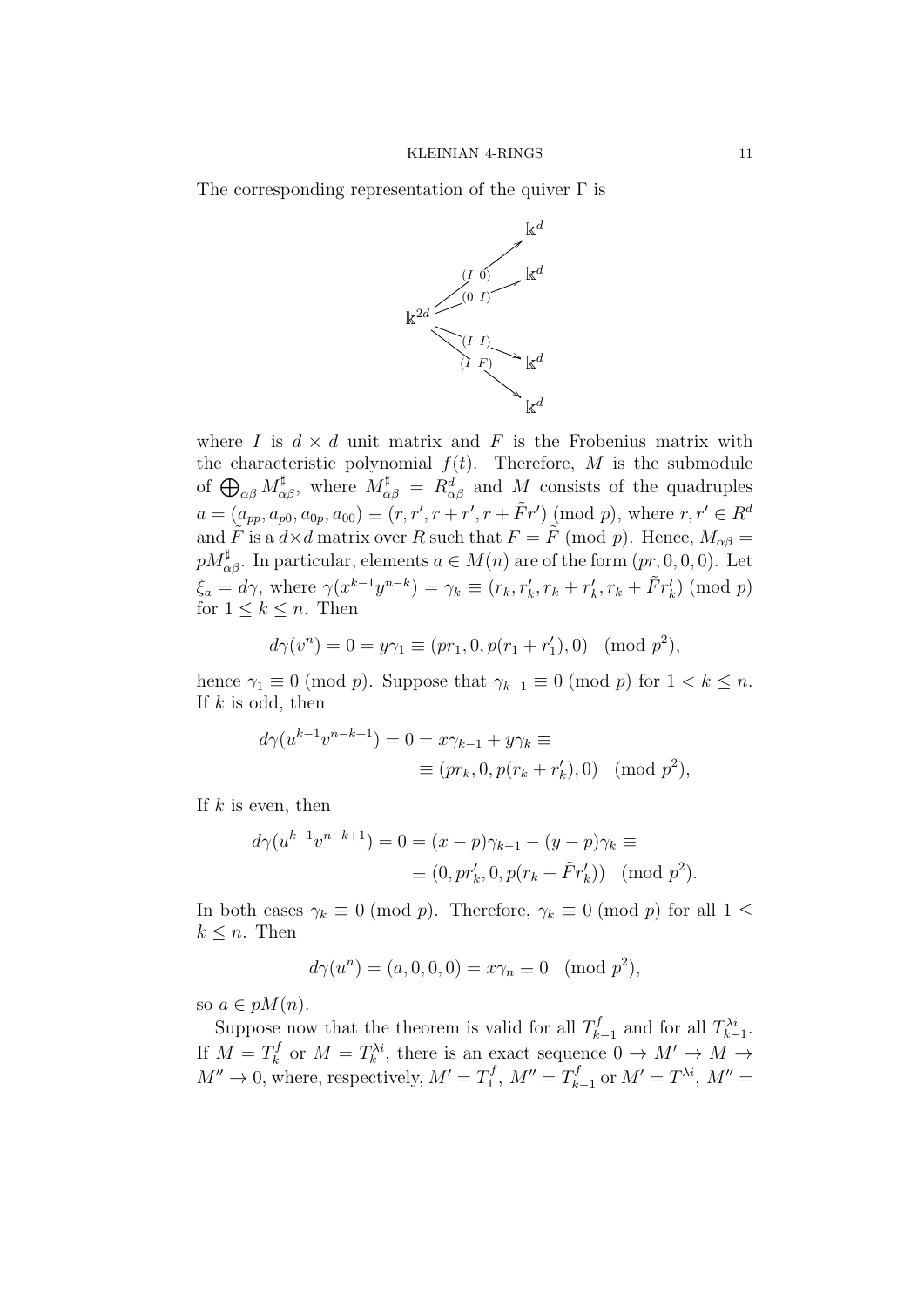$T_{k-}^{\lambda j}$  $\sum_{k=1}^{N}$  ( $j \neq i$ ). It gives a commutative diagram with exact rows

$$
0 \longrightarrow M'(n) \longrightarrow M(n) \longrightarrow M''(n) \longrightarrow 0
$$
  

$$
\downarrow \varepsilon \qquad \qquad \downarrow \varepsilon \qquad \qquad \downarrow \varepsilon
$$
  

$$
0 \longrightarrow \hat{H}^{n}(K, M') \longrightarrow \hat{H}^{n}(K, M) \longrightarrow \hat{H}^{n}(K, M'') \longrightarrow 0
$$

Using induction, we may suppose that the first and the third homomorphisms  $\xi$  satisfy the theorem. Therefore, so does the second, which accomplishes the proof.

Dualizing this construction, we obtain an explicit description of Tate cohomologies with negative indices. Namely, for  $n < 0$  we define a homomorphism  $M(n) \to \hat{H}^n(K,M)$  mapping an element  $a \in M(n)$  to the class of the cocycle  $\hat{\xi}_a: P_n \to M$  defined as follows:

• If  $M \notin \mathcal{T}^{\infty}$ , then

$$
\hat{\xi}_a(\hat{u}^k \hat{v}^{|n|-1-k}) = \begin{cases} a & \text{if } k = |n| - 1, \\ 0 & \text{otherwise.} \end{cases}
$$

• If  $M \in \mathcal{T}^{\infty}$ , then

$$
\hat{\xi}_a(\hat{u}^k \hat{v}^{|n|-1-k}) = \begin{cases} a & \text{if } k = 0, \\ 0 & \text{otherwise.} \end{cases}
$$

**Theorem 3.4.** The map  $a \mapsto \hat{\xi}_a$  induces an isomorphism

$$
\hat{\xi}: M(n)/pM(n) \simeq \hat{H}^n(K, M)
$$

for every  $n < 0$  and every regular indecomposable A-lattice M.

The proof just repeats that of Theorem 3.3, so we omit it.

# **REFERENCES**

- [1] Auslander, M.: Isolated singularities and existence of almost split sequences. Notes by Louise Unger. Representation theory II, Groups and orders, Proc. 4th Int. Conf., Ottawa. 1984, Lect. Notes Math. 1178, 194-242 (1986)
- [2] Cartan, H., Eilenberg, S.: Homological Algebra. Princeton University Press (1956)
- [3] Drozd, Y.A.: Ideals of commutative rings. Mat. Sb., Nov. Ser. 101, 334–348 (1976)
- [4] Drozd, Y.A.: Rejection lemma and almost split sequences. Ukr. Math. J. 73(6), 908–929 (2021). DOI 10.1007/s11253-021-01967-2
- [5] Drozd, Y.A., Kirichenko, V.V.: On quasi-Bass orders. Izv. Akad. Nauk SSSR, Ser. Mat. 36, 328–370 (1972)
- [6] Drozd, Y.A., Plakosh, A.I.: Cohomologies of the Kleinian 4-group. Arch. Math. 115(2), 139–145 (2020). DOI 10.1007/s00013-020-01451-6